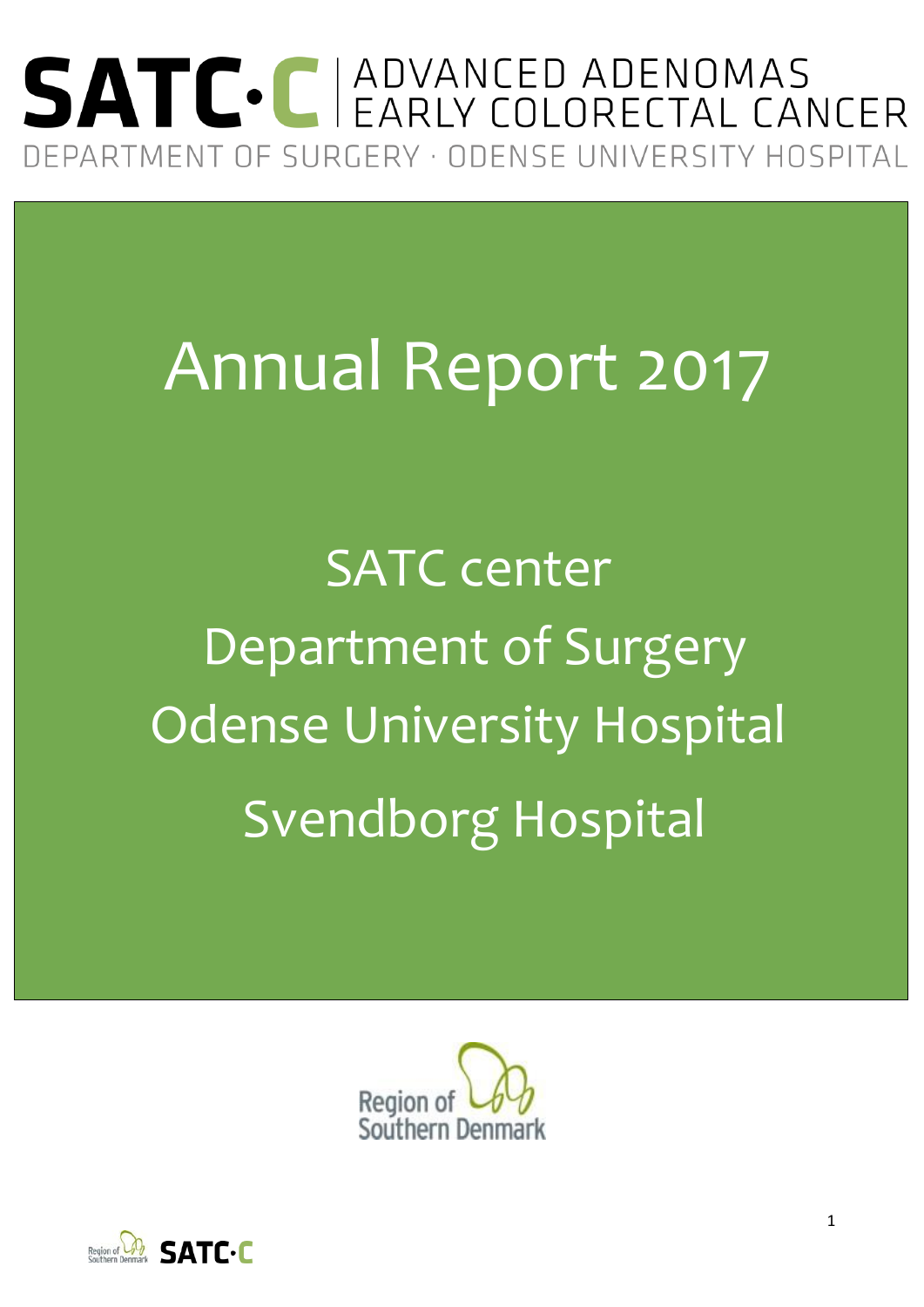#### Content

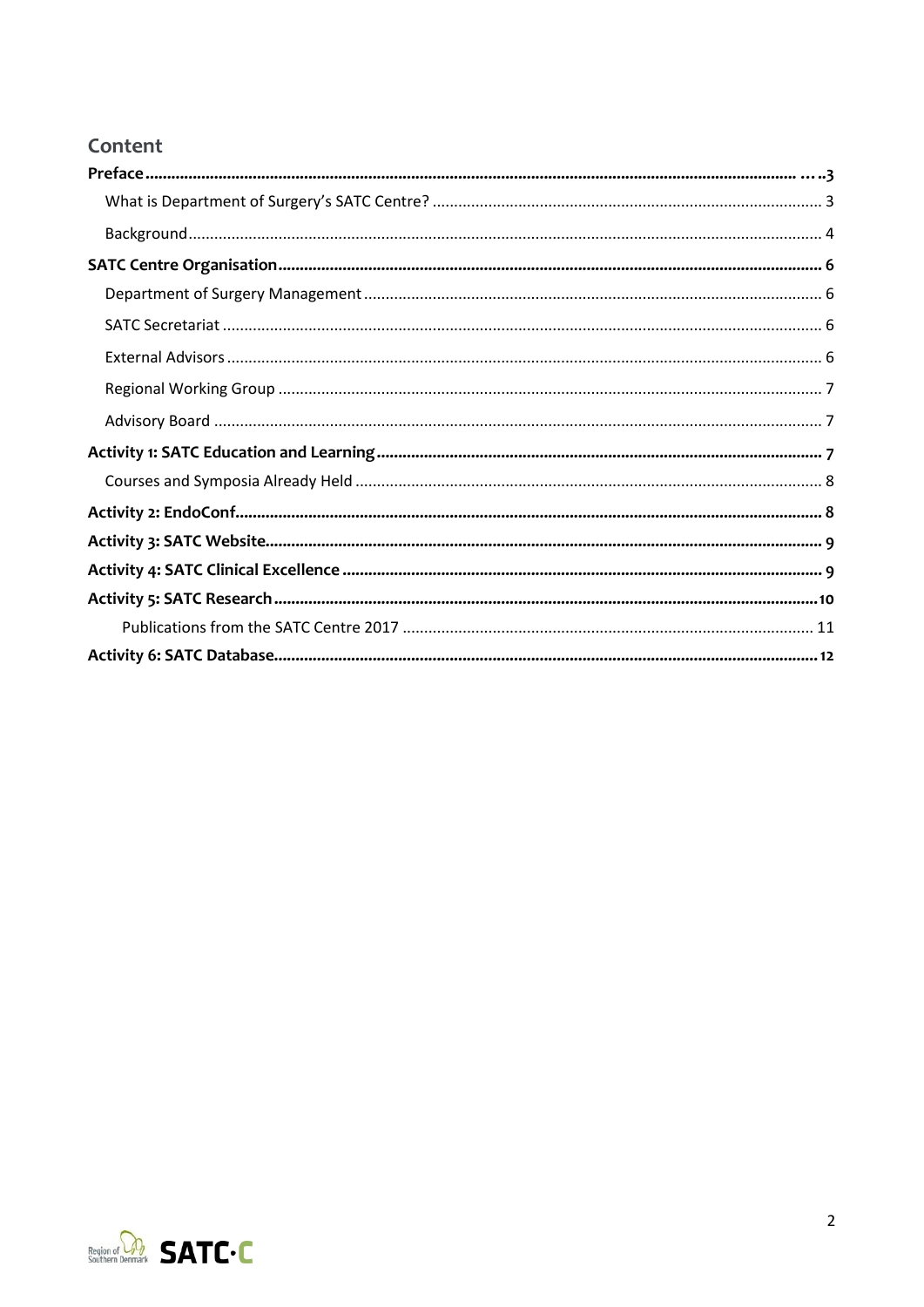### Preface

#### **What is Department of Surgery's SATC Centre?**

In 2014, the unit for neoplastic colorectal research, Department of Surgery, OUH Svendborg Hospital, received a large grant from The Danish Cancer Society to support the development of a "National Reference Centre" for advanced adenomas and early colorectal cancer (in Danish: Store Adenomer og Tidlige Cancere i Colon og rectum" – SATC). The activities were described as:



This was the starting point for an intensive collaboration between the Department of Surgery's management and the research unit about professional training of nurses and doctors, as well as an update of transanal ultrasound and endoscopy apparatus. In parallel, dedicated clinics for diagnosing and treating SATC patients were developed, and a group of five permanently employed doctors and four nurses were allocated to the clinical activities and the actual development efforts.

New surgical techniques were implemented so that the centre today offers all known treatments in transanal and endoscopic treatment of SATC lesions.

Courses and symposia on transanal ultrasound techniques as well as on treatment and stage assessment of advanced adenomas and early cancers were developed for doctors.

The funding from The Danish Cancer Society accelerated the research and led to several PhD studies as well as other national and international clinical studies. The unit has gained a foothold in European networks and researcher groups, has established an international steering committee, and has two internationally acclaimed associate professors:

- Professor Robert J. C. Steele Head of Cancer Research at University of Dundee; Professor of Surgery and Head of Academic Surgery, Ninewells Hospital and Medical School, and Clinical Director of the Scottish Colorectal Cancer Screening Programme
- Professor and Consultant Geerard Lucien Beets Department of Surgery, Netherlands Cancer Institute, Amsterdam, the Netherlands

In 2017, the SATC-Centre received a grant from the Danish Regions' (the interest organisation for the five regions in Denmark) "the-sooner-the-better" funds, which enabled further expansion. The new SATC-C learning centre was established at the beginning of 2017 with the purpose of building a regional centre for:

- 1. Learning through peer-to-peer training, courses, symposia, and congresses
- 2. Quality assurance and development

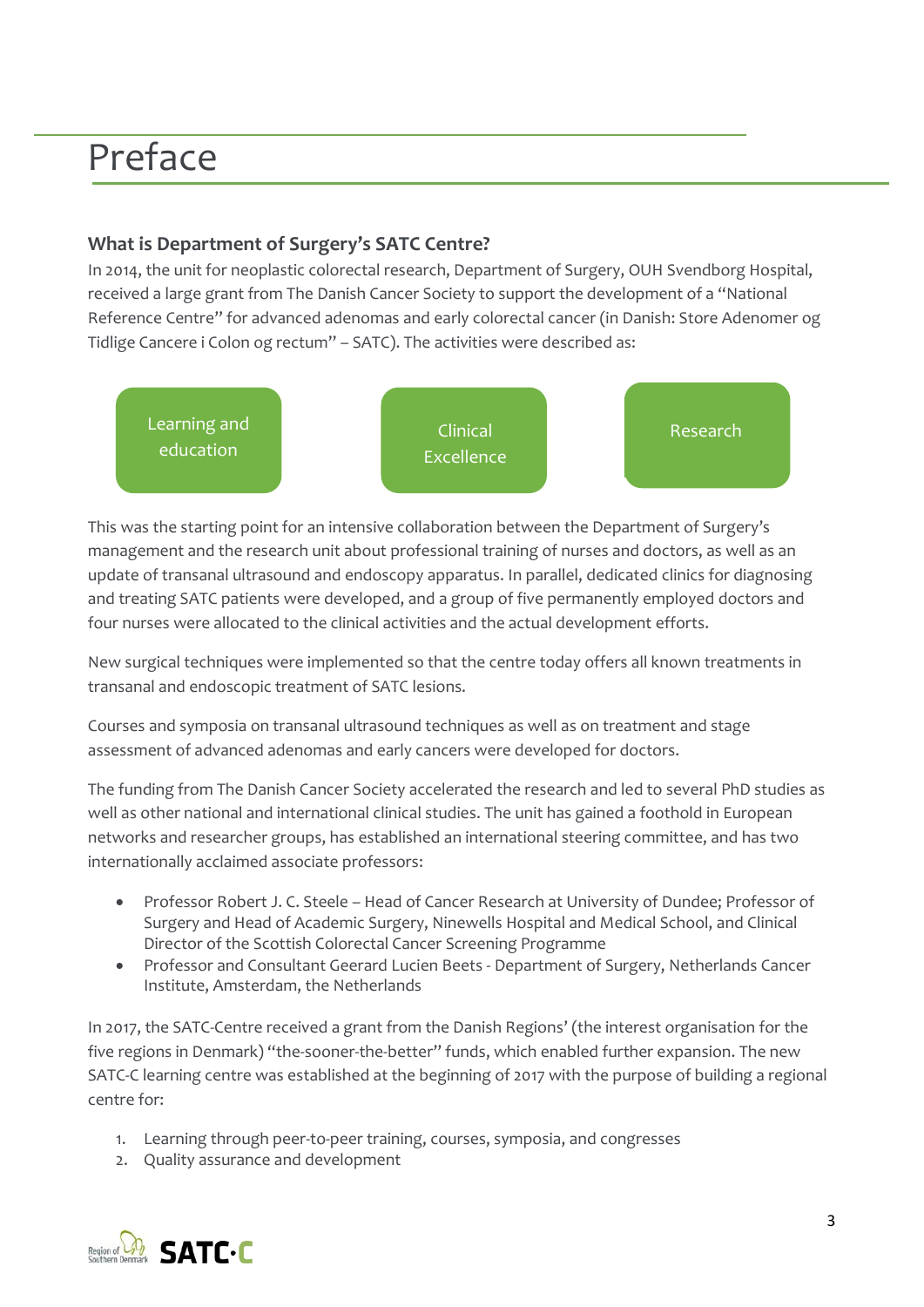- 3. Database operation for research and monitoring
- 4. Clinical competence
- 5. Research

The primary purpose of the learning centre is to achieve a uniform and high-level standard for treatment of advanced adenomas and early colorectal cancer in the Region of Southern Denmark.

#### **Background**

The Danish bowel-screening programme was commenced in 2014 and has initiated a development contributing to a multiplication of the number of advanced adenomas and early cancers being treated. The percentage of early cancers has risen from 7% to 40%. More than 95% of all early cancers can be cured and the quality of treatment continues to improve – it is no longer a matter of improving survival. Focus is now on minimising complications and adverse effects, as more than 50% of those receiving major surgery for rectal cancer end up with permanently reduced quality of life as a result of the treatment.

At the same time, the minimally invasive, transanal, and endoscopic techniques have gone through significant development. The new methods increase the possibilities for completing treatment without major surgery. However, the methods are new, in some cases experimental, and must be evaluated. In our department, the percentage of major surgery for benign tumours has more than halved over the past five years. The dominant minimally invasive procedures for transanal surgery are:

- Transanal Endoscopic Microsurgery (TEM)
- Endoscopic Mucosa Resection (EMR)
- Endoscopic Submucosal Resection (ESD)
- Endoscopic Full Thickness Resection (eFTR)

The potential number of candidates for minimally invasive transanal treatment is growing rapidly on both regional and national levels, however the number of completed advanced procedures is not growing at the same rate. There is a lack of endoscopists in the region's hospitals formally trained in carrying out advanced procedures in the colon. Treatment of advanced adenomas in the rectum is centralized and the capacity for handling an increase in activity is present. The modest increase in activity can be attributable to a lack of knowledge about the national guidelines in this area.

Consistent application of the state-of-the-art treatment principles throughout the region could reduce the number of major surgical procedures significantly. Achieving the full clinical gain of recent years' breakthroughs requires intensive efforts to make the guidelines generally known and to increase the number of endoscopists trained in EMR. It is a prerequisite for spreading the principles and competences regionally on a voluntary basis. Furthermore, it is in everybody's interest to develop the methods for a further expansion of the indication areas for organ-preserving treatment.

The establishment of a centre for development and dissemination of these patient-friendly initiatives cannot be accomplished with a narrow perspective on the region's needs. The front position can only be sustained through broad collaboration. We have established such collaboration with the British SPECC centre (Significant Polyps and Early Colorectal Cancers). Thus, our initiatives have regional,

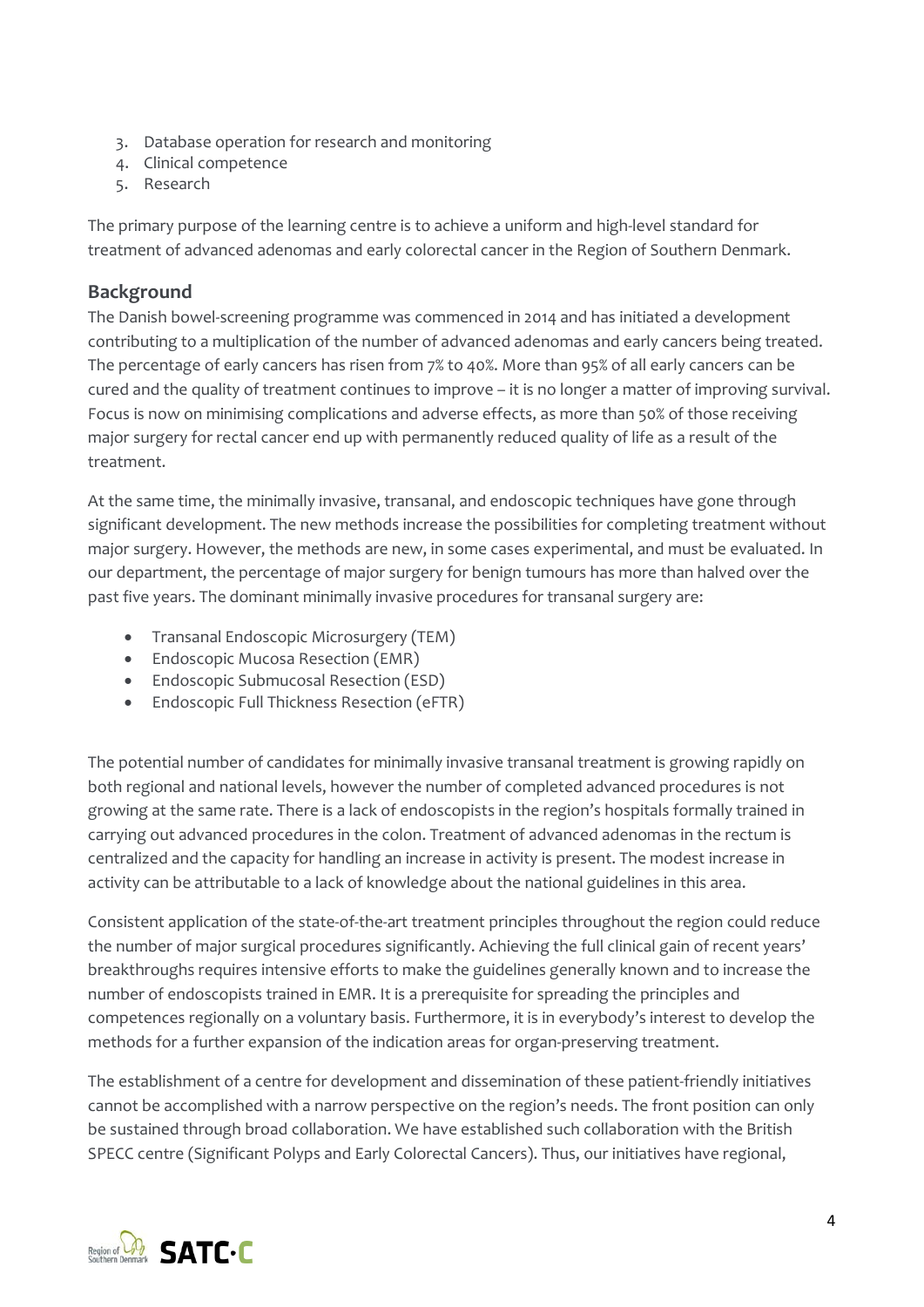national, and international reach. The Danish population largely corresponds to a single regional learning centre in the UK SPECC programme. This is the only way we can accomplish our task: working for a treatment standard of the highest international level in the Region of Southern Denmark.

**Head of SATC Professor Gunnar Baatrup Head of SATC Consultant Niels Buch** 

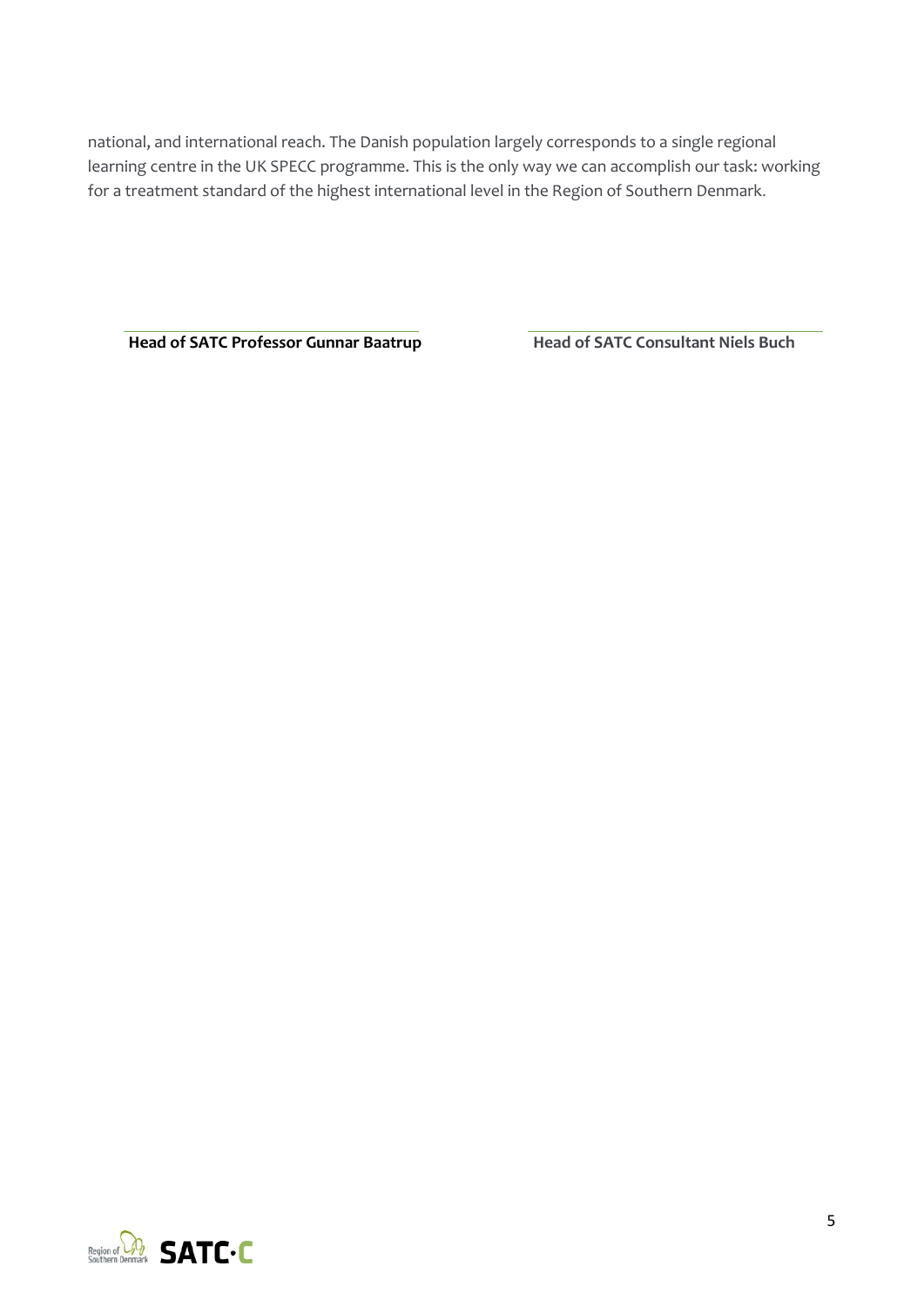### SATC Center Organisation

The SATC Centre is located in Forskningens Hus ("House of Research"), Department of Surgery, OUH Svendborg Hospital, 15 Baagøes Allé, entrance 39, 5700 Svendborg.

**Department of Surgery Management** Executive Consultant Claus Christian Vinther

Head Nurse Susanne Barren

#### **SATC Secretariat**

Consultant Niels Buch, Head of Centre

Professor Gunnar Baatrup, Director of Research

Education Secretary and Responsible for Communication Lene von Fintel Sostack

Staff Doctor Anders Høgh

Staff Doctor Jesper Meng Rahn Nielsen

Project Nurse Anja Wulle

Project Nurse Mette Lundwald Rasmussen

Post Doc Issam Al-Najami

Post Doc Erik Zimmermann

Student Assistant Lasse Gantzholm Mølhede

Student Assistant Emma Thyra Lund

#### **External Advisors**

External advisors are employed by the SATC Centre in order to benefit from sparring and assistance on an international top level in Advanced Adenomas and Early Cancers. Together with the other employees in the SATC Centre, the advisors' primary task is to ensure the high professional quality in the provided courses, as well as to give presentations. The advisors are experts in their respective fields.

Senior Advisors: Professor Neil Borley, Cheltenham General Hospital, UK and Professor Deirdre McNamara, Trinity College, Dublin.

Advisors: Radiologist Søren Rafaelsen, Vejle Hospital; PhD Jo Waage, Nordsjællands Hospital; and Professor Ismail Gögenur, Zealand University Hospital.

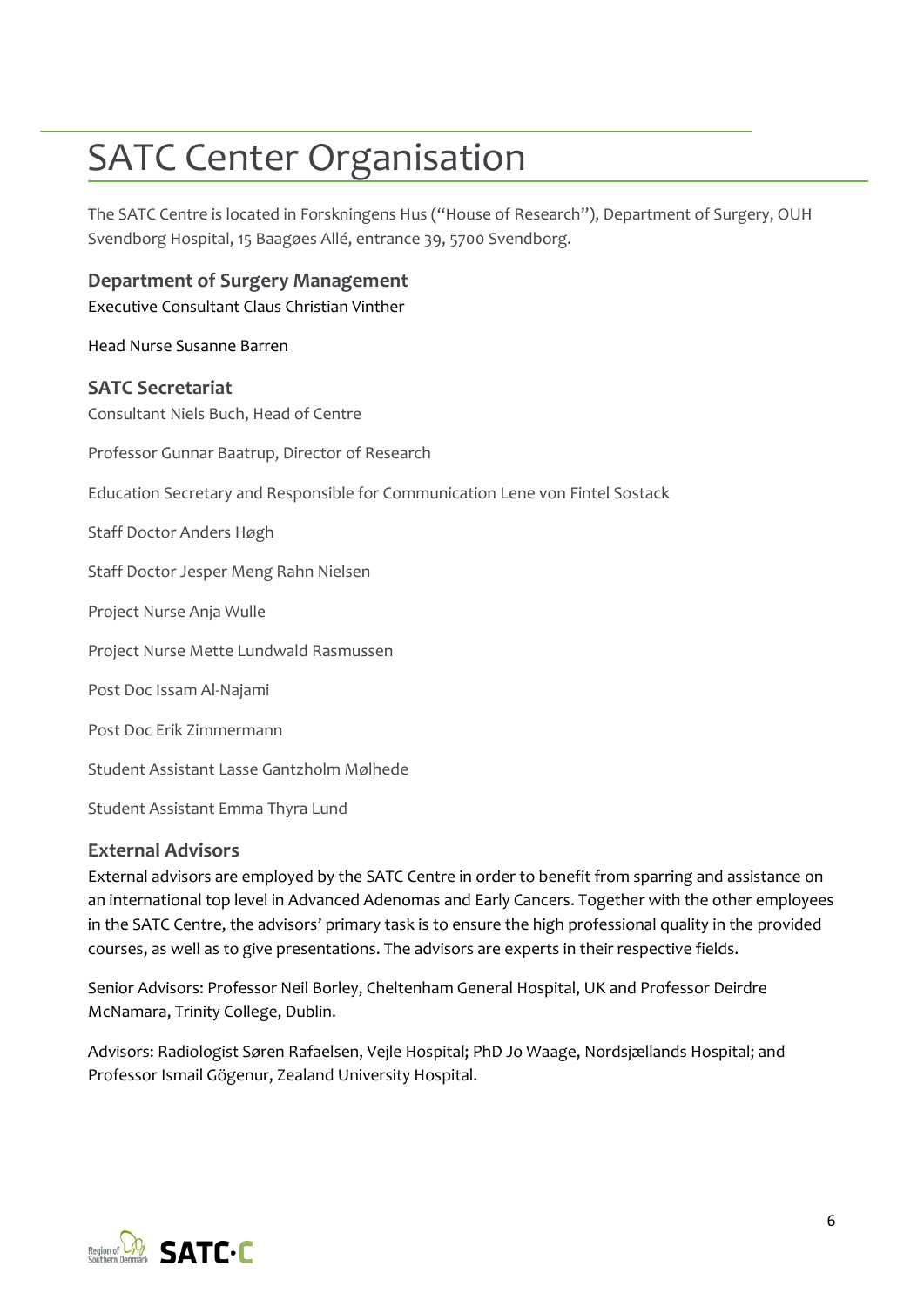#### Regional Working Group

A regional working group, consisting of specialist doctors from each of the specialist units in the region's other hospitals, has been formed. The working group's task is to pave the way for regional prioritisation and coordination of the centre's activities, including the preparation of education programmes/concepts.

Executive Consultant Claus Christian Vinther heads the working group, which is assisted by the secretariat.

#### Advisory Board

Additionally, the Centre has an Advisory Board, which provides advice and sparring on visions, strategies, and professional matters within the core area.

Claus Duedal Pedersen, Chief Consultant, Dept. of Quality, Innovation, and Education, OUH University Hospital, Svendborg Hospital.

Birger Endreseth, Trondheim, Surgical Clinic, St. Olav's Hospital, Norway.

Deidre Mc Namara, Associate Professor, Head of dept. Clinical Medicine, Tallaght Hospital,Trinity College Dublin.

Professor Regina Beets-Tan, Dept. of Radiology, The Netherlands Cancer Institute, Amsterdam.

### Activity 1: SATC Education and learning

The SATC learning centre provides courses targeting doctors and nurses. Thanks to the grant, employees of the Regional of Southern Denmark participate without paying the course fee. The courses take place all over the country and we have seen great interest in the already provided courses.



SATC center team and participants TRUS 2017

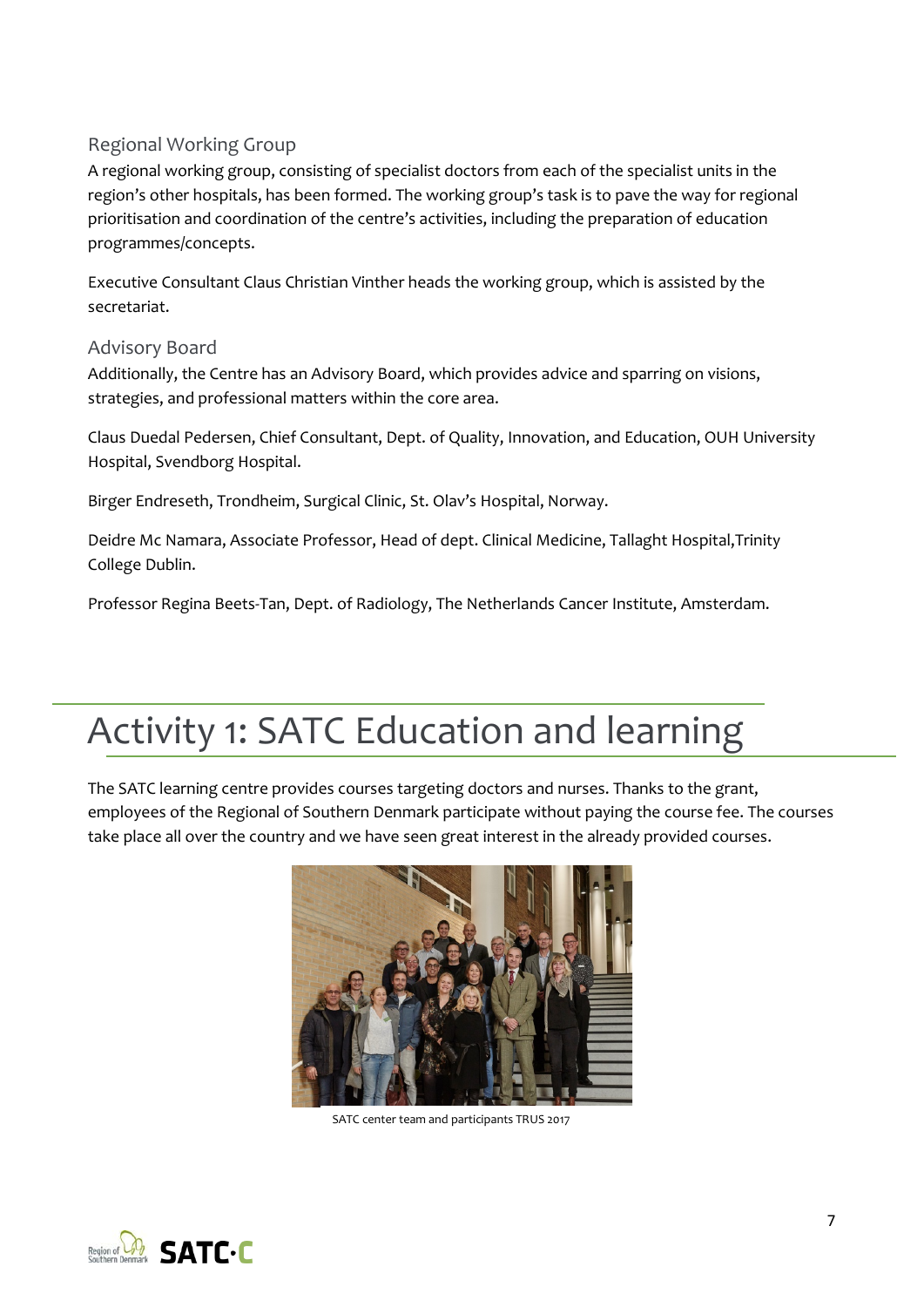In 2017, we held four courses, one mini symposium, and one symposium. Each event is evaluated by the participants on a scale from 1 to 6, where 6 is the best. The basis for the evaluation is the professional content, knowledge gained, presenters, and information about the course. Our courses have received an average score between 5 and 6.

Courses and Symposia Already Held



### Activity 2: EndoConf

EndoConf is a real-time audiovideolink system between the endoscopy rooms in the region's hospitals. This means that a mini conference can be established in just a few minutes. Live streaming to a portable tablet enables contact to the specialist on duty at the Department of Surgery, OUH, allowing for the endoscopist to discuss possible treatment methods with the expert during the procedure.

In many cases, a direct and quick mini conference via EndoConf can clarify the further strategy. The idea is for the system to help strengthen local competences, make it possible to complete treatment locally, spare the patient repeated diagnostic colonoscopies, or clarify if a referral to more



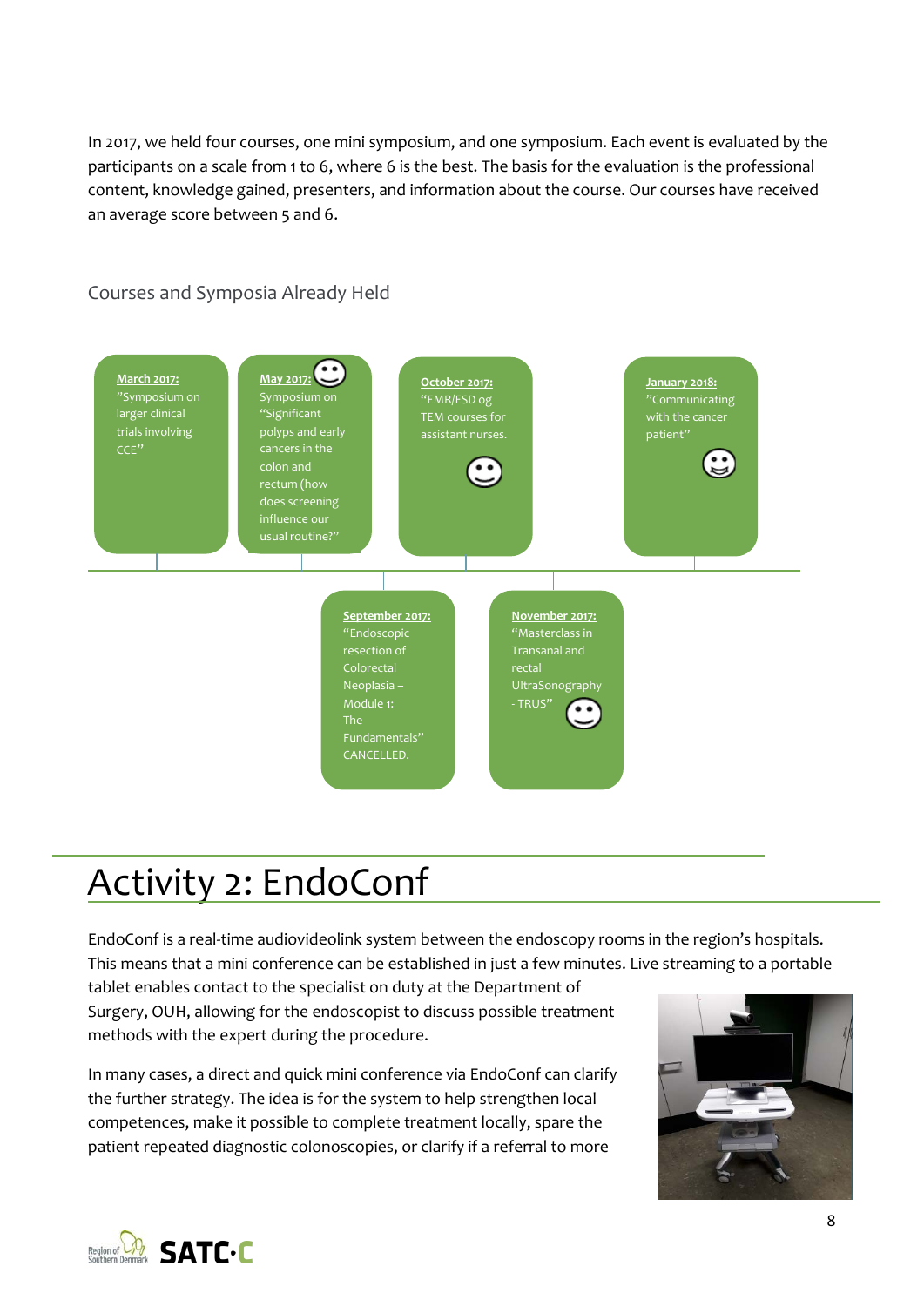advanced procedures is necessary. The system was invented and developed by the SATC Centre.

The roll-out of the EndoConf system is based on the health principle of the Region of Southern Denmark – "equal treatment for all" – and acknowledges that the Department of Surgery, OUH, houses all treatment and examination modalities within advanced adenomas and early cancers. At present, the system is being tested between Svendborg and Nyborg, and roll-out across the Region of Southern Denmark is expected by September 2018.

We have looked into and tested the patentability, although with a negative result.

### Activity 3: SATC Website

A new website [\(www.satccenter.com\)](http://www.satccenter.com/) is under development and will be launched during the second quarter of 2018. The aim of the website is to create a solid professional platform, where course participants can register for courses and, after their participation, find relevant presentations and course notes. In the future, it will be possible to hold regional polyp multidisciplinary team meetings (MDT) via the website – either through videoconference or just through knowledge sharing in the form of comments.

This platform will be the primary communication channel for both national and international actors. It will also provide the possibility for networking and knowledge sharing as it is possible to comment on the content.



### Activity 4: SATC Clinical Excellence

As described above, an accelerated development of the clinical excellence in the Department of Surgery has now been taking place for 3-4 years, since the first grant from the Danish Cancer Society. We have further expanded the tracks that were set out then.

The SATC Centre grant is not intended to contribute directly to this development, but the SATC Centre activity depends on a strong professional environment, and the department management (department

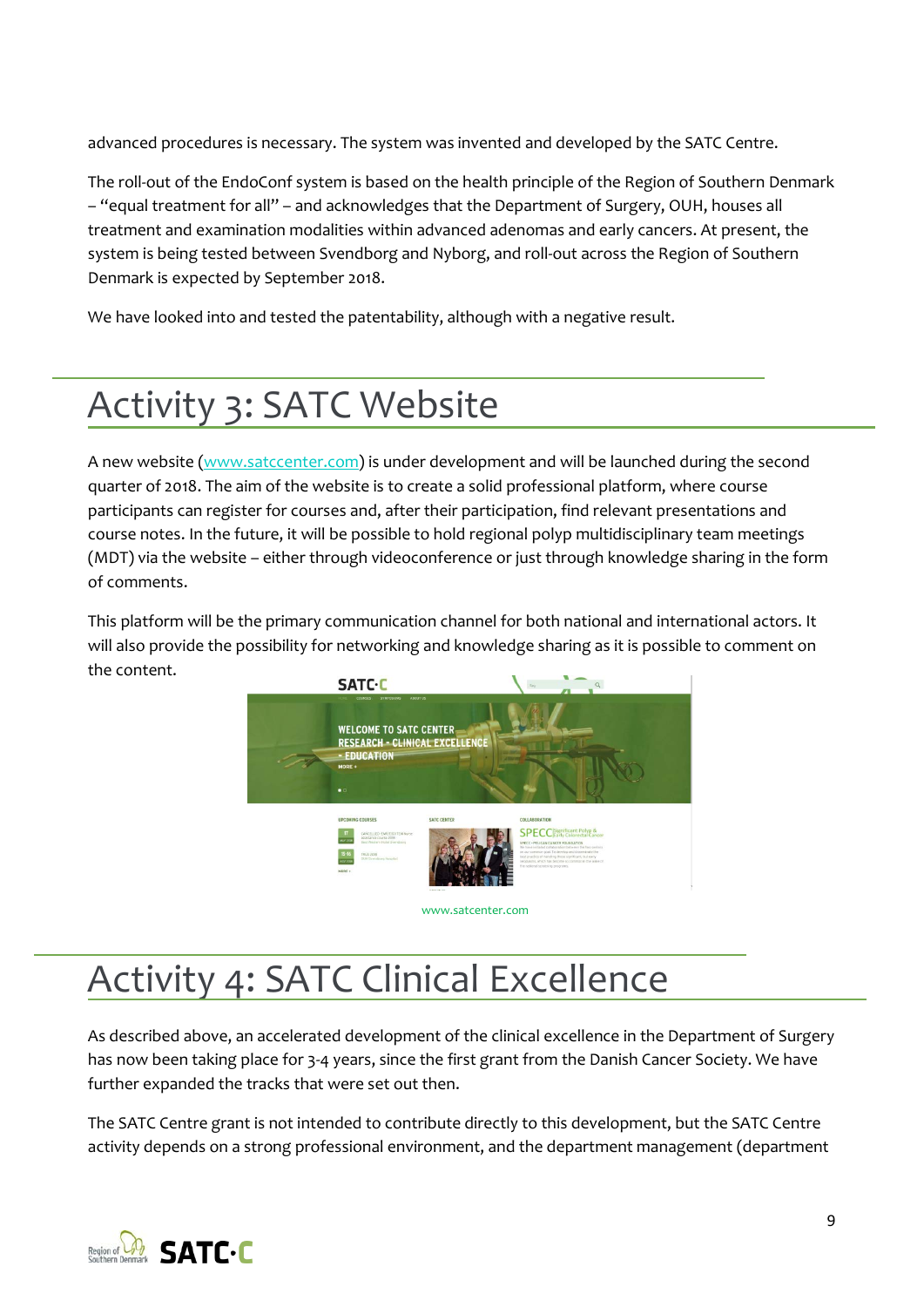of Surgery, OUH) has contributed to strengthening the quality of the clinical activity. On a national level, we are already in the lead concerning activity level, number of dedicated people, and number of publications.

First and foremost, we have upgraded equipment and specialist competences in a group of dedicated doctors and nurses. We are working to strengthen the endoscopic activity organisationally by placing it under the responsibility of a dedicated specialist.

Another staff doctor has been employed to ensure further development of the ESD activity.

### Activity 5: SATC Research

The SATC Centre is part of several research projects.

The project "STAR TReC" is an ambitious international randomised study aiming to establish safety aspects in connection with minimally invasive surgery combined with radiation therapy for early rectal cancer. The study also aims to identify a group of patients that can avoid surgery altogether and be treated with radiation therapy alone as Watchful Waiting Strategy.

The project "EMR/ESD and TEM randomisation" is a randomised study aiming to establish the best method for treating advanced rectal adenomas. Preliminary results disconfirm the expectation of more complications by TEM, as well as a better prognosis by the use of TEM in incidental malignant polyps.

The project "eFTR" is a study carried out as part of a national collaboration looking into a new method for full thickness resections of advanced neoplasia in the colon. The study is expected to minimise the number of major surgical procedures carried out on the basis of a non-radical removal of a malignant polyp.

The project "Colonoscopy complications ePROM" is a study applying patient-reported outcomes after colonoscopy. Preliminary results show a surprisingly high rate of sick leave at 5% for a duration of more than one week. Socio-economic costs of colonoscopies may very well be underestimated. More studies are being planned.

The project "DECT" is a study testing the applicability of Dual Energy CT for stage assessment of colorectal cancer. An accurate pre-surgical stage assessment of tumours is a prerequisite for more patients being offered minimally invasive transanal treatment. Standard MR staging has a very poor accuracy of less than 70%. This means that the majority of patients with early tumours, who could be treated with minimally invasive surgery, are subjected to major surgery to be on the safe side. DECT is one possibility for improving pre-surgical diagnostics and stage assessments.

Publication activity based on the above counts 7 peer reviewed papers in international journals, approx. 10 papers in the pipeline, as well as 3 national guidelines in the period 2017-2018.

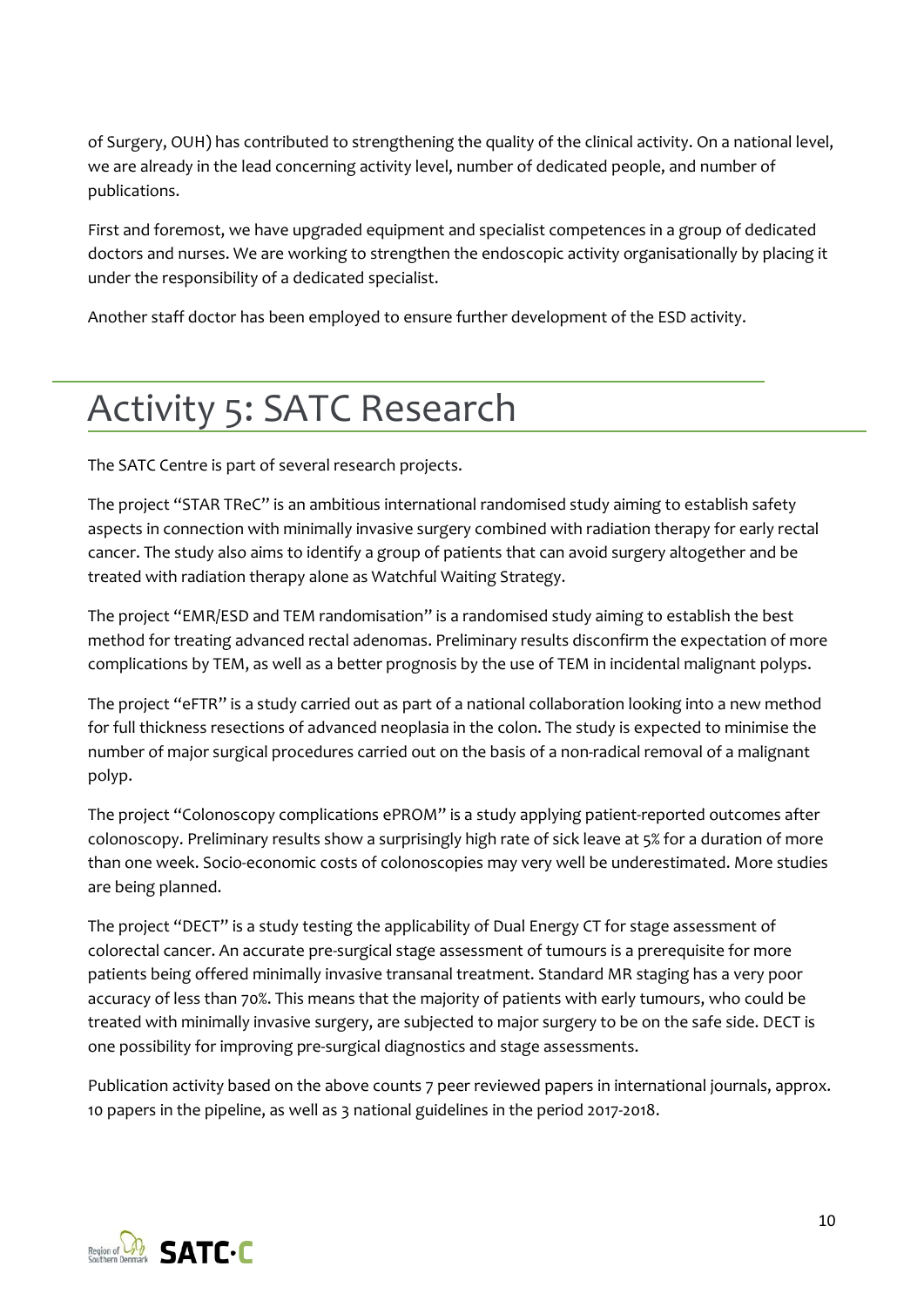#### **Publications from the SATC Centre 2017:**

**Can we** *S***[ave the rectum by watchful waiting or](https://www.ncbi.nlm.nih.gov/pubmed/29288190)** *T***rans***A***nal microsurgery following (chemo)** *R***adiotherapy versus** *T***[otal mesorectal excision for early](https://www.ncbi.nlm.nih.gov/pubmed/29288190)** *RE***ctal** *C***ancer (STAR-TREC study)?: [protocol for a multicentre, randomised feasibility study.](https://www.ncbi.nlm.nih.gov/pubmed/29288190)**

Rombouts AJM, Al-Najami I, Abbott NL, Appelt A, **Baatrup G**, Bach S, Bhangu A, Garm Spindler KL, Gray R, Handley K, Kaur M, Kerkhof E, Kronborg CJ, Magill L, Marijnen CAM, Nagtegaal ID, Nyvang L, Peters FP, Pfeiffer P, Punt C, Quirke P, Sebag-Montefiore D, Teo M, West N, de Wilt JHW; for STAR-TREC Collaborative Group.

BMJ Open. 2017 Dec 28;7(12):e019474. doi: 10.1136/bmjopen-2017-019474. PMID: 29288190

**[Back-to-back colon capsule endoscopy and optical colonoscopy in colorectal cancer screening](https://www.ncbi.nlm.nih.gov/pubmed/29166546)  [individuals.](https://www.ncbi.nlm.nih.gov/pubmed/29166546)**

Kobaek-Larsen M, Kroijer R, Dyrvig AK, Buijs MM, Steele RJC, Qvist N, **Baatrup G**.

Colorectal Dis. 2017 Nov 22. doi: 10.1111/codi.13965. [Epub ahead of print] PMID: 29166546

**[The Diagnostic Yield of Colonoscopy Stratified by Indications.](https://www.ncbi.nlm.nih.gov/pubmed/28819357)**

Al-Najami I, Rancinger CP, Larsen MK, Spolén E, **Baatrup G**.

Gastroenterol Res Pract. 2017;2017:4910143. doi: 10.1155/2017/4910143. Epub 2017 Jul 27. PMID: 28819357

**Dual energy CT - [a possible new method to assess regression of rectal cancers after neoadjuvant](https://www.ncbi.nlm.nih.gov/pubmed/28703886)  [treatment.](https://www.ncbi.nlm.nih.gov/pubmed/28703886)**

Al-Najami I, Drue HC, Steele R, **Baatrup G**.

J Surg Oncol. 2017 Dec;116(8):984-988. doi: 10.1002/jso.24761. Epub 2017 Jul 13. PMID: 28703886

**[\[Management of unexpected cancer in locally resected colorectal polyps\].](https://www.ncbi.nlm.nih.gov/pubmed/28689541)**

Al-Najami I, **Baatrup G**.

Ugeskr Laeger. 2017 Jul 10;179(28). pii: V01170029. Danish. PMID: 28689541

**[Dual-energy CT can detect malignant lymph nodes in rectal cancer.](https://www.ncbi.nlm.nih.gov/pubmed/28583651)**

Al-Najami I, Lahaye MJ, Beets-Tan RGH, **Baatrup G**.

Eur J Radiol. 2017 May;90:81-88. doi: 10.1016/j.ejrad.2017.02.005. Epub 2017 Feb 6. PMID: 28583651

**[Validity of data in the Danish Colorectal Cancer Screening Database.](https://www.ncbi.nlm.nih.gov/pubmed/28255255)**

Thomsen MK, Njor SH, Rasmussen M, Linnemann D, Andersen B, **Baatrup G**, Friis-Hansen LJ, Jørgensen JC, Mikkelsen EM.

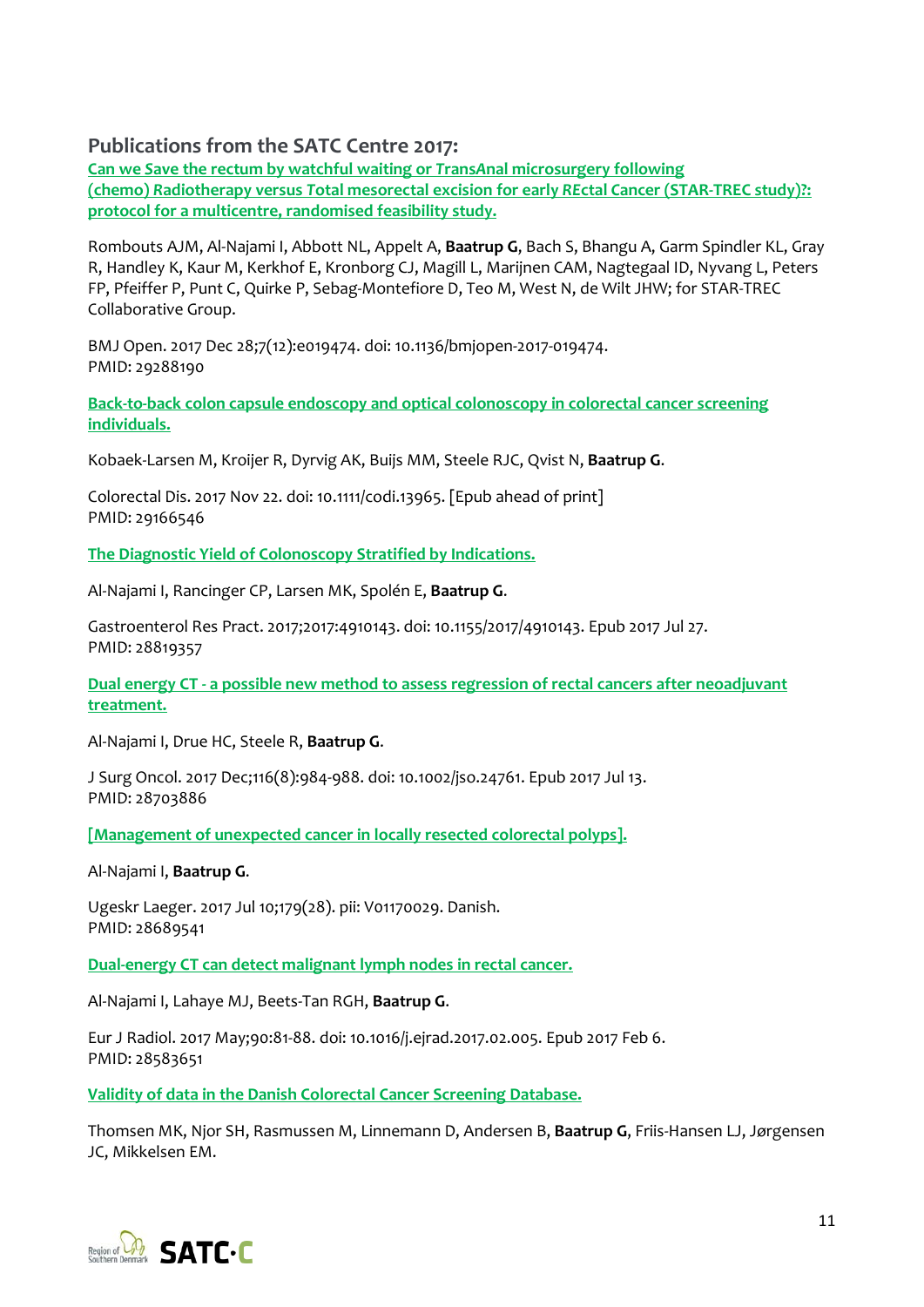Clin Epidemiol. 2017 Feb 17;9:105-111. doi: 10.2147/CLEP.S124454. eCollection 2017. PMID: 28255255

**[Top Priorities in reducing colorectal cancer deaths](https://issuu.com/jananikrishnaswamy/docs/government_gazette_2017_vol_2) side 74** Baatrup, G. Government Gazette 2017 –volume 2.

**Kamerakapslen – [en skånsom men dyr løsning](http://ipaper.ipapercms.dk/TechMedia/Medicoteknik/2017/6/?page=14) (TR: The Camera Pill – a gentle, but Costly Solution)** Baatrup, G.

MedicoTeknik – Magasin for Dansk Medicoteknisk Selskab – DMTS.

Furthermore, we have given numerous presentations about the centre's research, purpose, and activities.

### Activity 6: SATC database

The EMR-ESD-TEM database of large polyps and early cancers was established in 2007 and today it is the cornerstone of our SATC Centre research, where we measure the effectiveness and safety of the procedures in a prospective registration of all our advanced endoscopic resections. The results are, apart from quality assurance, also a foundation for publications in international journals as well as informative for national guidelines.

For data registration we use Topica as a platform, which meets the demands for data logging. The database is hosted by the regional IT technicians in the main building of the Region of Southern Denmark in Vejle. The database can only be accessed through the Danish Health Data Network (SDN) ensuring that data exchange remains in a closed network with web access. The database is built as a flexible research database, and parameters are changed on a regular basis to adjust focus towards relevant issues. The database is run by a manager and a database technician, and serviced by a secretary and student assistants. The SATC Centre owns the database and forms the steering committee.

Information about patients, procedures, results, and follow-up results are registered in the database. 1400 surgical procedures have been registered and four papers have been published in international journals. More are in preparation.